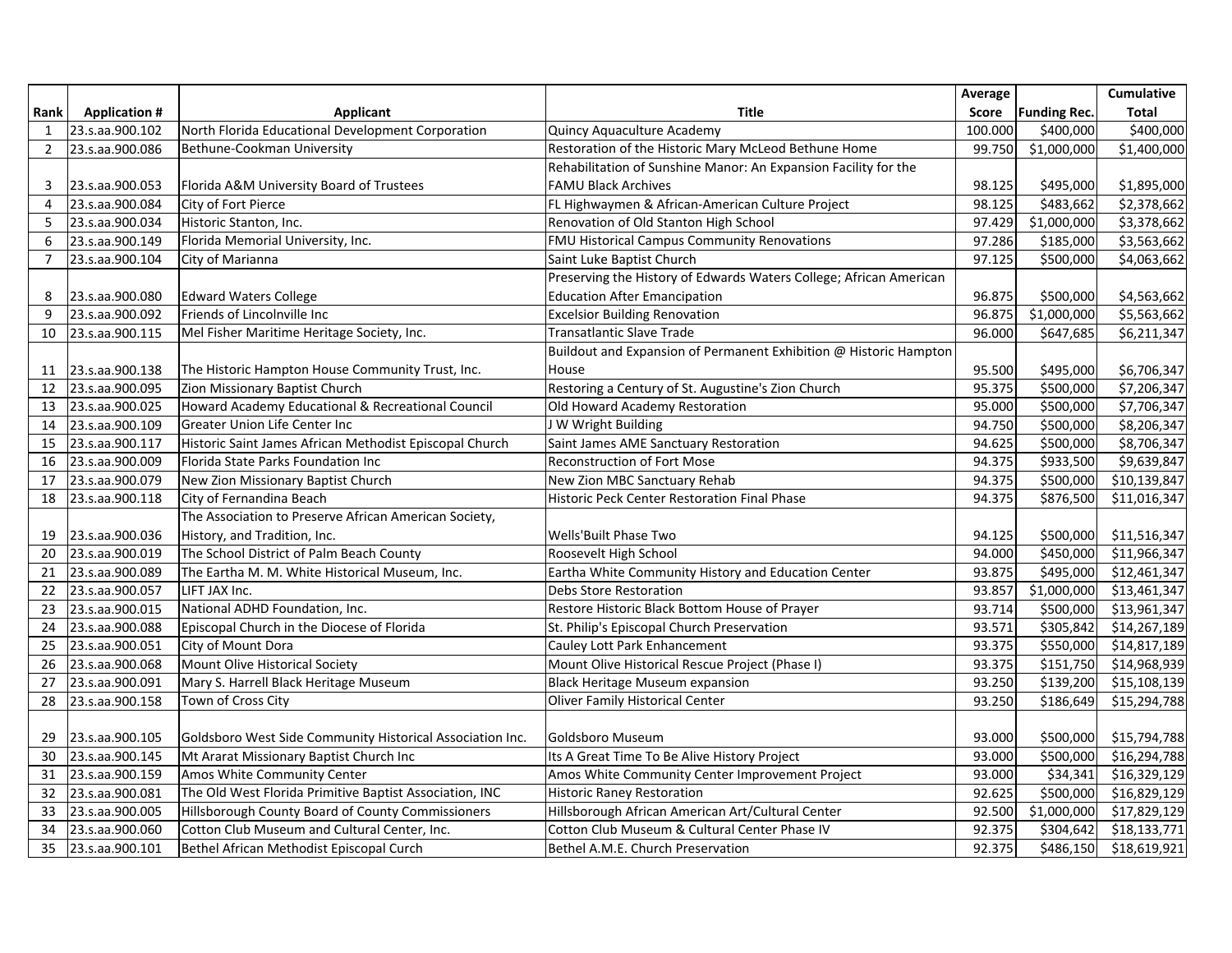| 36 | 23.s.aa.900.046    | City of Daytona Beach                                                                              | Daisy Stocking Park Improvements                             | 92.250 | \$1,000,000 | \$19,619,921 |
|----|--------------------|----------------------------------------------------------------------------------------------------|--------------------------------------------------------------|--------|-------------|--------------|
| 37 | 23.s.aa.900.064    | City of Orlando                                                                                    | Maxey-Crooms House Restoration                               | 92.250 | \$1,000,000 | \$20,619,921 |
| 38 | 23.s.aa.900.069    | Pinellas County African American History Museum                                                    | The Pinellas County African American Museum Grant            | 92.125 | \$951,500   | \$21,571,421 |
| 39 | 23.s.aa.900.087    | Hendry County Board of County Commissioners                                                        | Harlem Academy                                               | 91.875 | \$1,000,000 | \$22,571,421 |
| 40 | 23.s.aa.900.116    | City of Tallahassee                                                                                | Frenchtown Cultural Center & African American Museum         | 91.857 | \$717,128   | \$23,288,549 |
| 41 | 23.s.aa.900.144    | Zora Neale Hurston Florida Education Foundation, Inc.                                              | Zora Dust Tracks Museum & Humanities Center                  | 91.750 | \$500,000   | \$23,788,549 |
| 42 | 23.s.aa.900.049    | The Jackson House Foundation, Inc.                                                                 | Jackson House Restoration                                    | 91.625 | \$1,000,000 | \$24,788,549 |
| 43 | 23.s.aa.900.076    | St. Johns County Cultural Council, Inc.                                                            | St. Augustine Beach Hotel and Beach Front                    | 91.625 | \$500,000   | \$25,288,549 |
| 44 | 23.s.aa.900.136    | Zeta Blue Network Incorporated                                                                     | Zeta Community Center                                        | 91.625 | \$464,894   | \$25,753,443 |
| 45 | 23.s.aa.900.098    | Sanctuary of the Arts Inc.                                                                         | Restoration of Historic St. Mary's Church as Arts Center     | 91.500 | \$432,500   | \$26,185,943 |
| 46 | 23.s.aa.900.160    | School Board of Miami-Dade County, Florida                                                         | Dr. William A. Chapman Historic House Restoration            | 91.429 | \$500,000   | \$26,685,943 |
| 47 | 23.s.aa.900.026    | T. J. Roulhac Enrichment and Activity Center, Inc.                                                 | T.J. Roulhac Preservation Grant                              | 91.250 | \$500,000   | \$27,185,943 |
| 48 | 23.s.aa.900.067    | Historic Mount Zion of Jacksonville, Inc.                                                          | Restoration of Historic Mt Zion AME Church Sanctuary         | 91.250 | \$500,000   | \$27,685,943 |
| 49 | 23.s.aa.900.094    | Bethany Seventh Day Adventist Church                                                               | Georgette's Tea Room                                         | 91.250 | \$215,422   | \$27,901,365 |
| 50 | 23.s.aa.900.107    | School Board of Orange County, Florida                                                             | Jones High School Historical Museum                          | 91.250 | \$257,126   | \$28,158,491 |
| 51 | 23.s.aa.900.090    | Friends of Collier County Museum Inc                                                               | Black History Baggage Car Naples Depot Museum                | 91.000 | \$399,100   | \$28,557,591 |
| 52 | 23.s.aa.900.006    | Dr. Carter G. Woodson African American Museum                                                      | Dr. Carter G. Woodson Museum Construction                    | 90.875 | \$1,000,000 | \$29,557,591 |
|    |                    | Community Improvement Association of Seminole County,                                              |                                                              |        |             |              |
| 53 | 23.s.aa.900.062    | Inc.                                                                                               | Historic Hopper Academy Improvements                         | 90.625 | \$356,400   | \$29,913,991 |
| 54 | 23.s.aa.900.078    | City of Palatka                                                                                    | Robert H. Jenkins, Jr. Memorial Gymnasium                    | 90.500 | \$690,000   | \$30,603,991 |
| 55 | 23.s.aa.900.113    | Jacksonville Beach Elementary Preservation Fund Inc.                                               | Rhoda L. Martin Cultural Heritage Center                     | 90.500 | \$500,000   | \$31,103,991 |
| 56 | 23.s.aa.900.012    | Okahumpka Community Club, Inc.                                                                     | Okahumpka Rosenwald School restoration                       | 90.429 | \$499,890   | \$31,603,881 |
| 57 | 23.s.aa.900.133    | Miami-Dade County                                                                                  | Joseph Caleb Auditorium Revitalization: Front of House       | 90.375 | \$1,000,000 | \$32,603,881 |
| 58 | 23.s.aa.900.022    | Sisters of St. Joseph, Inc.                                                                        | St. Benedict the Moor School                                 | 90.125 | \$869,980   | \$33,473,861 |
| 59 | 23.s.aa.900.042    | Havana Community Development Corporation, Inc.                                                     | Havana CDC Renovation                                        | 90.125 | \$500,000   | \$33,973,861 |
|    |                    |                                                                                                    |                                                              |        |             |              |
| 60 | 23.s.aa.900.152    | Bernice A. Russell Community Development Corporation, Inc. Expansion of the Blanchard House Museum |                                                              | 90.125 | \$480,800   | \$34,454,661 |
| 61 | 23.s.aa.900.112    | City of St. Augustine                                                                              | Fountain of Youth Elks Lodge #684 Institutional RehabRehab   | 89.875 | \$891,932   | \$35,346,593 |
| 62 | 23.s.aa.900.075    | Renaissance Park Youth Camp & Family Center                                                        | Graham's Place Restoration and Preservation                  | 89.750 | \$464,000   | \$35,810,593 |
| 63 | 23.s.aa.900.054    | City of Riviera Beach                                                                              | <b>Tate Recreational Center</b>                              | 89.375 | \$445,000   | \$36,255,593 |
| 64 | 23.s.aa.900.148    | New Bethel Missionary Baptist Church                                                               | Pettis House Renovation                                      | 89.375 | \$246,000   | \$36,501,593 |
| 65 | 23.s.aa.900.031    | Historic Oviedo Colored Schools Museum, Inc                                                        | Hisroric Oviedo Colored Schools Museum, Inc                  | 89.125 | \$228,500   | \$36,730,093 |
|    |                    |                                                                                                    |                                                              |        |             |              |
| 66 | 23.s.aa.900.039    | City of Apalachicola                                                                               | Apalachicola Museum for African-American Culture and History | 89.125 | \$1,000,000 | \$37,730,093 |
| 67 | 23.s.aa.900.082    | Tallahassee Urban League, Inc.                                                                     | Taylor House Renovation Project                              | 89.125 | \$366,600   | \$38,096,693 |
| 68 | 23.s.aa.900.030    | Zeta Educational Thespian Association, Inc.                                                        | The Moseley House Renovation                                 | 89.000 | \$223,600   | \$38,320,293 |
| 69 | 23.s.aa.900.134    | Columbia County Board of County Comissioners                                                       | Old Richardson High School Improvements                      | 89.000 | \$500,000   | \$38,820,293 |
| 70 | 23.s.aa.900.056    | The Trust for Public Land                                                                          | Rosewood Museum                                              | 88.875 | \$480,026   | \$39,300,319 |
| 71 | 23.s.aa.900.085    | <b>REVA Development Corporation</b>                                                                | McCollum Redevelopment Associates LLC                        | 88.875 | \$441,000   | \$39,741,319 |
| 72 | 23.s.aa.900.157    | Association to Preserve the Eatonville Community                                                   | 'Zora's Place: Historic Eatonville in the 1960's             | 88.875 | \$258,750   | \$40,000,069 |
|    |                    |                                                                                                    |                                                              |        |             |              |
|    | 73 23.s.aa.900.132 | Northwest Federated Womans Club of Broward County Inc                                              | <b>NWFWC Lift Up</b>                                         | 88.750 | \$500,000   | \$40,500,069 |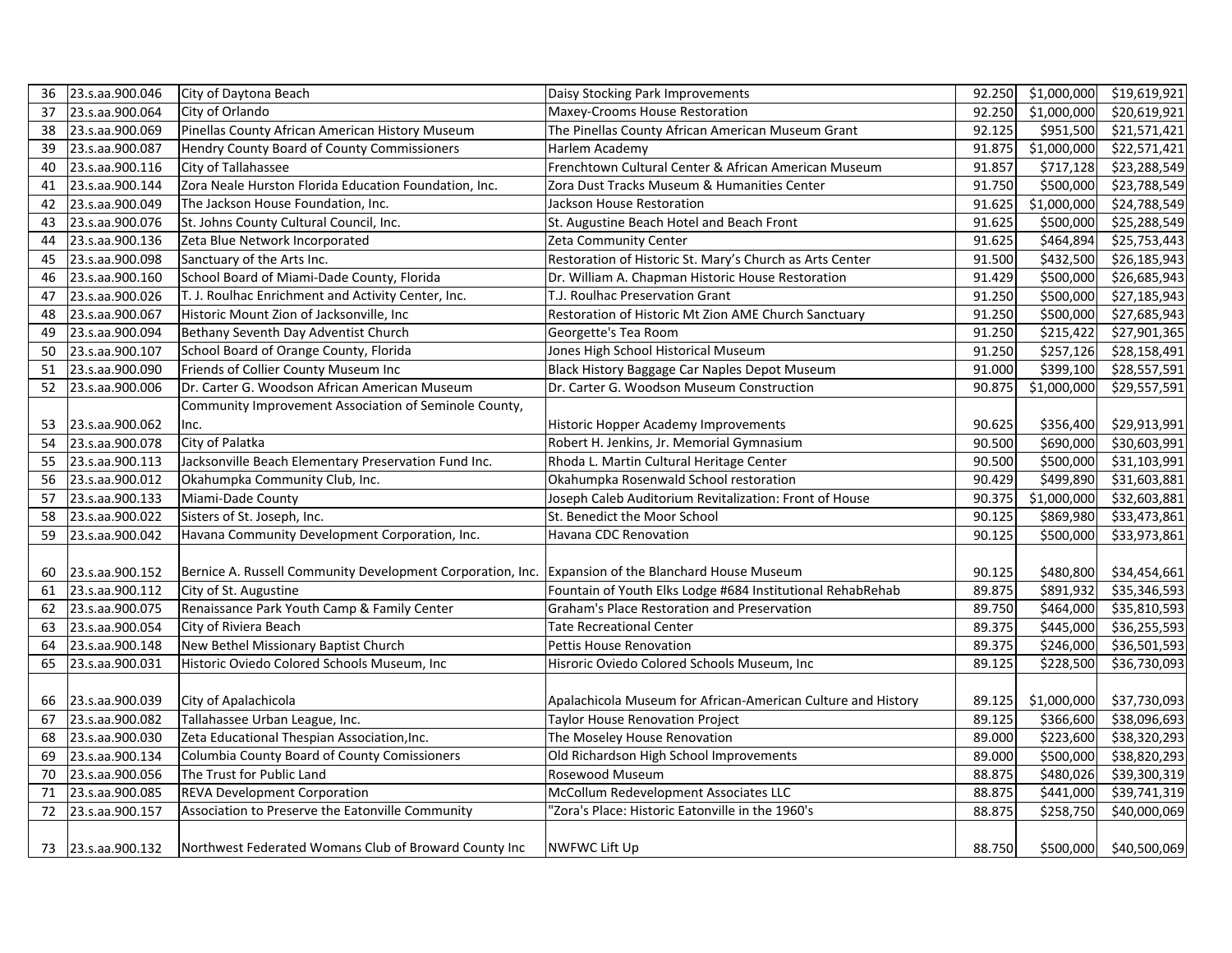| 74  | 23.s.aa.900.137     | City of Williston                                                                                          | Cornelius Williams Sports Complex                                     | 88.750 |             | \$465,392 \$40,965,461 |
|-----|---------------------|------------------------------------------------------------------------------------------------------------|-----------------------------------------------------------------------|--------|-------------|------------------------|
| 75  | 23.s.aa.900.074     | Cultural Council of Indian River County                                                                    | Gifford Community Cultural & Resource Center                          | 88.625 | \$493,000   | \$41,458,461           |
| 76  | 23.s.aa.900.004     | City of Groveland                                                                                          | Oak Tree Colored Cemetery (Old Groveland Cemetery)                    | 88.375 | \$499,000   | \$41,957,461           |
| 77  | 23.s.aa.900.024     | City of Oakland Park                                                                                       | Dr. Carter Woodson Park                                               | 88.000 | \$450,000   | \$42,407,461           |
|     |                     |                                                                                                            |                                                                       |        |             |                        |
| 78  | 23.s.aa.900.125     | New Mt. Zion Human Services, Inc.                                                                          | Restoring the Historic New Mt. Zion Church of Seminola: Phase 1       | 88.000 | \$500,000   | \$42,907,461           |
|     |                     |                                                                                                            | Preserving Florida's Black Muslim heritage through restoration of the |        |             |                        |
| 79  | 23.s.aa.900.021     | The East-West Foundation                                                                                   | state's first mosque/cultural center                                  | 87.875 | \$337,980   | \$43,245,441           |
| 80  | 23.s.aa.900.140     | Deerfield Beach Historical Society Inc                                                                     | Deerfield Beach HS - African Heritage Walk & Pioneer Cottage          | 87.875 | \$74,600    | \$43,320,041           |
| 81  | 23.s.aa.900.139     | City of Archer                                                                                             | Holly Hills Community Center                                          | 87.750 | \$500,000   | \$43,820,041           |
| 82  | 23.s.aa.900.065     | Annie Mattox Recreation Center Inc.                                                                        | Annie Mattox Recreation Center Improvements                           | 87.625 | \$500,000   | \$44,320,041           |
| 83  | 23.s.aa.900.027     | Shiloh Baptist Church of Orlando                                                                           | Shiloh Baptist/Community Peace Corp                                   | 87.500 | \$308,000   | \$44,628,041           |
| 84  | 23.s.aa.900.123     | Greater St. Marys Missionary Baptist Church Inc.                                                           | Site Rehabilitation Project                                           | 87.500 | \$671,300   | \$45,299,341           |
| 85  | 23.s.aa.900.032     | City of Pompano Beach Cultural Affairs Department                                                          | African-American Cultural and Historical Grant                        | 87.375 | \$500,000   | \$45,799,341           |
| 86  | 23.s.aa.900.111     | The Historic Mt. Zion Missionary Baptist Church                                                            | The Rehabilitation of Mt. Zion M.B.C                                  | 87.375 | \$500,000   | \$46,299,341           |
| 87  | 23.s.aa.900.018     | Macedonia African Methodist Episcopal Church                                                               | Historical Macedonia AME Repair/Restore                               | 87.000 | \$165,000   | \$46,464,341           |
| 88  | 23.s.aa.900.072     | City of Pensacola                                                                                          | Alice S. Williams Library Restoration Project                         | 87.000 | \$500,000   | \$46,964,341           |
| 89  | 23.s.aa.900.165     | Carver Ranches Daycare Center and Kindergarten Association, Carver Ranches Preservation Project Initiative |                                                                       | 87.000 | \$495,000   | \$47,459,341           |
|     |                     |                                                                                                            |                                                                       |        |             |                        |
| 90  | 23.s.aa.900.007     | Town of Oakland                                                                                            | Fence and Enhancements for Historic African American Cemetery         | 86.625 | \$85,000    | \$47,544,341           |
| 91  | 23.s.aa.900.035     | Mount Olive Development Corporation                                                                        | MODCO Senior Center                                                   | 86.625 | \$496,000   | \$48,040,341           |
| 92  | 23.s.aa.900.121     | Miracles 3                                                                                                 | Welaunee Memorial Museum                                              | 86.500 | \$400,000   | \$48,440,341           |
| 93  | 23.s.aa.900.128     | City of Opa-locka                                                                                          | Opa-locka City Hall                                                   | 86.429 | \$500,000   | \$48,940,341           |
| 94  | 23.s.aa.900.071     | City of Miami                                                                                              | 2021 Barnyard Roof Replacement                                        | 85.875 | \$359,260   | \$49,299,601           |
| 95  | 23.s.aa.900.114     | Eatonville Community Redevelopment Agency                                                                  | "The Circuit" Performing Arts & Entertainment Event Center            | 85.875 | \$1,000,000 | \$50,299,601           |
| 96  | 23.s.aa.900.153     | Macedonia Missionary Baptist Church of Miami, Inc.                                                         | MMBC Restoration and Expansion Project                                | 85.875 | \$484,976   | \$50,784,577           |
|     |                     |                                                                                                            |                                                                       |        |             |                        |
| 97  | 23.s.aa.900.108     | Goldenrule Housing & Community Development Corp Inc.                                                       | The Harris Nest Educational Cultural Center                           | 85.625 | \$500,000   | \$51,284,577           |
| 98  | 23.s.aa.900.093     | <b>Bealsville Inc</b>                                                                                      | Glover School History Center                                          | 85.500 | \$343,755   | \$51,628,332           |
| 99  | 23.s.aa.900.143     | Pensacola Lighthouse Association Inc.                                                                      | Pensacola Lighthouse                                                  | 85.500 | \$446,689   | \$52,075,021           |
| 100 | 23.s.aa.900.120     | Chappie James Museum of Pensacola, Inc.                                                                    | General Chappie James Museum Expansion                                | 85.375 | \$470,000   | \$52,545,021           |
| 101 | 23.s.aa.900.020     | For the Children, INC.                                                                                     | Osborne School                                                        | 85.250 | \$1,000,000 | \$53,545,021           |
| 102 | 23.s.aa.900.055     | Broward County Libraries Division                                                                          | Museum of Black Broward                                               | 85.125 | \$479,956   | \$54,024,977           |
| 103 | 23.s.aa.900.033     | Watson Temple Church of God in Christ, Inc.                                                                | Geddie-Speed Store                                                    | 85.000 | \$109,846   | \$54,134,823           |
| 104 | 23.s.aa.900.142     | City of Jacksonville                                                                                       | James Weldon Johnson Park Redesign                                    | 85.000 | \$1,000,000 | \$55,134,823           |
| 105 | 23.s.aa.900.016     | Don't Miss A Beat, Inc.                                                                                    | DMAB Community Arts Center Legacy Project                             | 84.750 | \$9,500     | \$55,144,323           |
| 106 | 23.s.aa.900.029     | Town of Orange Park                                                                                        | Town Orange Park-Community Center Rehabilitation                      | 84.750 | \$256,000   | \$55,400,323           |
| 107 | 23.s.aa.900.124     | Nassau County                                                                                              | Evan's Rendezvous Infrastructure Repairs                              | 84.714 | \$500,000   | \$55,900,323           |
| 108 | 23.s.aa.900.097     | Mz Goose Inc.                                                                                              | Bethel House Phase 2                                                  | 84.500 | \$500,000   | \$56,400,323           |
|     |                     |                                                                                                            | SEA Community Help Resource & Cultural Center Building                |        |             |                        |
|     | 109 23.s.aa.900.048 | <b>SEA Community Center</b>                                                                                | Renovation                                                            | 84.125 | \$264,500   | \$56,664,823           |
|     | 110 23.s.aa.900.044 | Tookes Family Inc.                                                                                         | <b>Tookes House Grant Application</b>                                 | 83.875 |             | \$499,650 \$57,164,473 |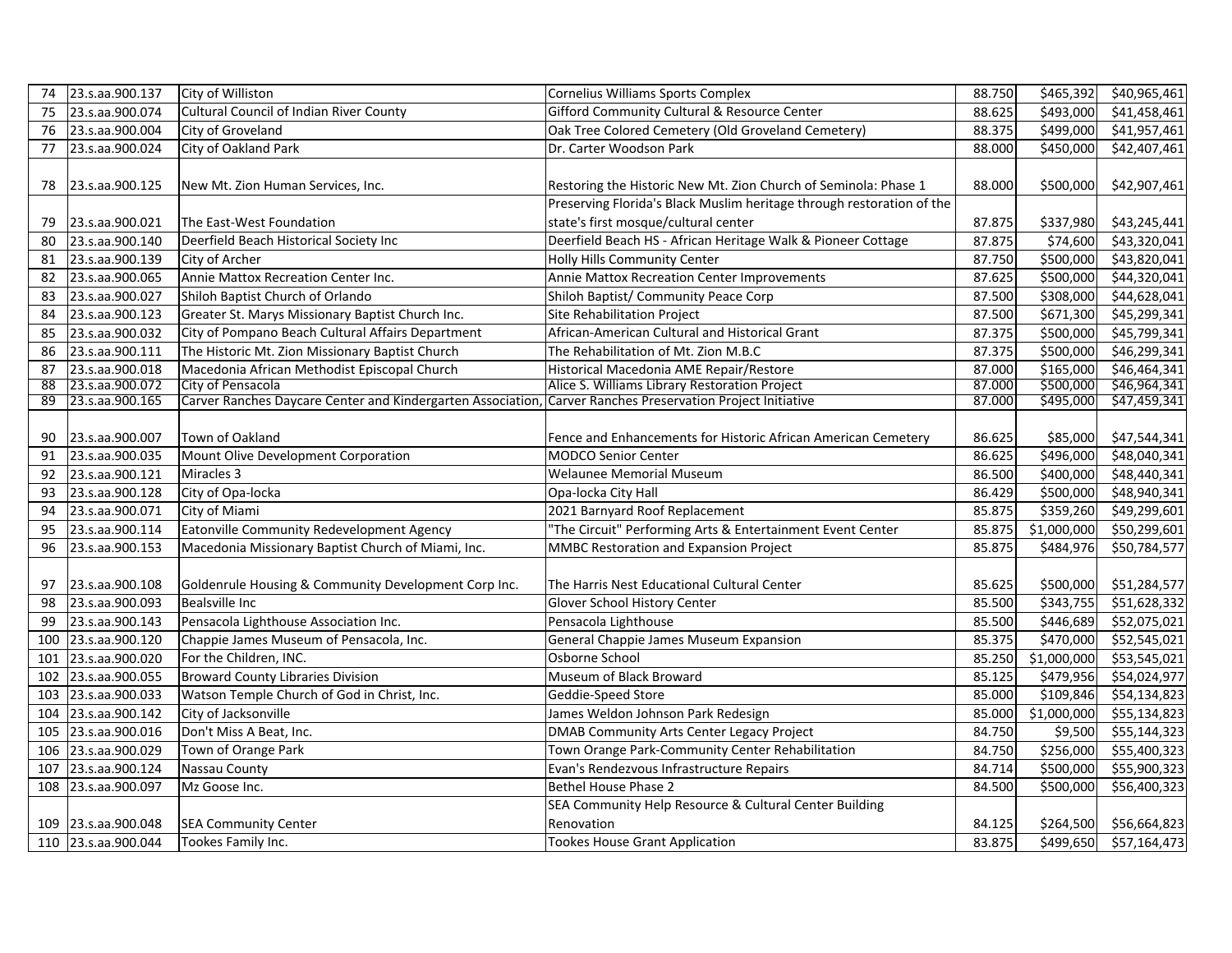|     | 111 23.s.aa.900.038 | Wakulla County Historical Society, Inc.                       | <b>Richardson Cemetery Preservation</b>                          | 83.500 |             | \$120,000 \$57,284,473 |
|-----|---------------------|---------------------------------------------------------------|------------------------------------------------------------------|--------|-------------|------------------------|
|     | 112 23.s.aa.900.001 | Harvest Ministries Worship & Community Center                 | <b>Harvest Renovation II</b>                                     | 82.750 | \$60,000    | \$57,844,473           |
| 113 | 23.s.aa.900.040     | City of Kissimmee                                             | <b>Chambers Park Community Center</b>                            | 82.750 | \$500,000   | \$57,844,473           |
|     | 114 23.s.aa.900.047 | Inner City Youth Golfers' Incorporated                        | ICYG African American Golf Hall of Fame                          | 82.750 | \$490,233   | \$58,334,706           |
|     |                     |                                                               | The Work of the Woman's Working Band.: The Red Bird Cafe and the |        |             |                        |
|     | 115 23.s.aa.900.050 | B Sharps Jazz Society                                         | French Town Youth Orchestra                                      | 81.750 | \$493,000   | \$58,827,706           |
|     | 116 23.s.aa.900.083 | City of Oviedo                                                | Round Lake Park Community Center                                 | 81.750 | \$499,500   | \$59,327,206           |
|     | 117 23.s.aa.900.011 | African American Museum of the Arts, Inc.                     | Phase 2- Museum expansion                                        | 81.625 | \$474,040   | \$59,801,246           |
|     |                     |                                                               |                                                                  |        |             |                        |
|     | 118 23.s.aa.900.141 | Tallahassee Museum of History and Natural Science, Inc.       | Building Community in the Face of Oppression                     | 81.375 | \$556,053   | \$60,357,299           |
|     | 119 23.s.aa.900.059 | LMC Impressions, Inc.                                         | Springfield Cultural Center and Museum                           | 81.250 | \$469,000   | \$60,826,299           |
|     | 120 23.s.aa.900.122 | African American Cultural Society Inc.                        | African American Cultural Center and Museum                      | 81.125 | \$500,000   | \$61,326,299           |
| 121 | 23.s.aa.900.126     | Overcomers In Christ Inc.                                     | The Daun Centre                                                  | 80.875 | \$935,000   | \$62,261,299           |
|     | 122 23.s.aa.900.010 | <b>SBC Community Development Corporation of Richmond</b>      | SBC CDC Community Center of Richmond Heights                     | 80.143 | \$500,000   | \$62,761,299           |
|     | 123 23.s.aa.900.073 | Prizm Projects, Inc.                                          | Prizm Projects Cultural Residency                                | 80.125 | \$354,800   | \$63,116,099           |
|     | 124 23.s.aa.900.130 | City of West Park                                             | McTyre Park Cultural Amphitheater Construction                   | 80.125 | \$800,000   | \$63,916,099           |
| 125 | 23.s.aa.900.106     | New Jerusalem First Missionary Baptist Church, Inc.           | Liberia Sankofa Cultural Center                                  | 79.875 | \$396,400   | \$64,312,499           |
|     | 126 23.s.aa.900.103 | Greater Allen Development Corporation                         | Melbourne Founders Museum at Crane Creek                         | 79.625 | \$500,000   | \$64,812,499           |
| 127 | 23.s.aa.900.037     | Sarasota African American Cultural Coalition Inc.             | Leonard Reid House                                               | 79.375 | \$458,100   | \$65,270,599           |
|     | 128 23.s.aa.900.045 | Caribbean American Cultural Group, Inc.                       | Caribbean American Cultural Center                               | 79.375 | \$340,000   | \$65,610,599           |
| 129 | 23.s.aa.900.008     | Suwannee County Board of County Commissioners                 | The Douglas Center Renovation                                    | 79.250 | \$840,000   | \$66,450,599           |
| 130 | 23.s.aa.900.043     | City of Hollywood                                             | Martin Luther King Community Center Enhancements                 | 79.000 | \$500,000   | \$66,950,599           |
| 131 | 23.s.aa.900.063     | <b>JRE Lee Community Complex</b>                              | Operation Restoration Gym / Office                               | 78.875 | \$500,000   | \$67,450,599           |
|     |                     |                                                               | Community Empowerment Center, Urban League of Broward            |        |             |                        |
|     | 132 23.s.aa.900.052 | Urban League of Broward County, Incorporated                  | County: Reimagined Post COVID-19                                 | 78.625 | \$833,978   | \$68,284,577           |
| 133 | 23.s.aa.900.070     | Panhandle All Care Services, Inc                              | Bethlehem Project                                                | 77.875 | \$376,600   | \$68,661,177           |
|     | 134 23.s.aa.900.131 | Young Performing Artists Corporation                          | Alonzo A. Young, Sr. Enrichment & Historical Center              | 77.250 | \$395,000   | \$69,056,177           |
|     | 135 23.s.aa.900.014 | City of Miami Gardens                                         | Miami Gardens Performing Arts Center                             | 77.000 | \$1,000,000 | \$70,056,177           |
|     | 136 23.s.aa.900.077 | Opa-locka Community Development Corporation, Inc.             | Opa-Locka Arts Center - Post-Construction Build-Out of Space     | 76.875 | \$1,000,000 | \$71,056,177           |
| 137 | 23.s.aa.900.002     | West Florida Historic Preservation, Inc                       | Arcadia Enslaved Cabin Reconstruction Project                    | 76.125 | \$245,000   | \$71,301,177           |
| 138 | 23.s.aa.900.028     | Concerned Citizens of Bradford County                         | <b>RJE Campus Improvements</b>                                   | 76.000 | \$467,000   | \$71,768,177           |
| 139 | 23.s.aa.900.099     | New Life Hope Foundation, INC.                                | New Life Hope Foundation, INC.                                   | 75.875 | \$452,500   | \$72,220,677           |
|     |                     | National Association for the Preservation of African-American |                                                                  |        |             |                        |
|     | 140 23.s.aa.900.135 | History and Culture, Inc.                                     | Florida Civil Rights Museum                                      | 75.875 | \$459,000   | \$72,679,677           |
|     | 141 23.s.aa.900.110 | City of Lauderhill                                            | Lauderhill African-American Culture                              | 75.375 | \$500,000   | \$73,179,677           |
| 142 | 23.s.aa.900.147     | The Madison County Recreation Association                     | MCTS/SRJC Restoration Project                                    | 74.875 | \$500,000   | \$73,679,677           |
|     | 143 23.s.aa.900.150 | Goodwood Museum and Gardens, Inc.                             | Goodwood Museum & Gardens: One Place, Two Worlds                 | 74.714 | \$296,005   | \$73,975,682           |
| 144 | 23.s.aa.900.164     | Jacksonville Gullah Geechee Nation Community Development      | Musuem of Gullah Geehee Art And History                          | 74.714 | \$500,000   | \$74,475,682           |
| 145 | 23.s.aa.900.096     | Reflections of Manatee, Inc.                                  | <b>Curry Historic District Museums Restorations</b>              | 74.125 | \$379,045   | \$74,854,727           |
| 146 | 23.s.aa.900.066     | City of Fort Myers                                            | Black Culture Center Pre-Construction Project                    | 72.125 | \$405,000   | \$75,259,727           |
| 147 | 23.s.aa.900.013     | St. Matthews Missionary Baptist Church Inc.                   | St Matthews MB Church Renovation Phase 1                         | 71.000 | \$320,000   | \$75,579,727           |
|     | 148 23.s.aa.900.023 | City of Homestead                                             | Homestead Seminole Theatre                                       | 70.250 | \$160,000   | \$75,739,727           |